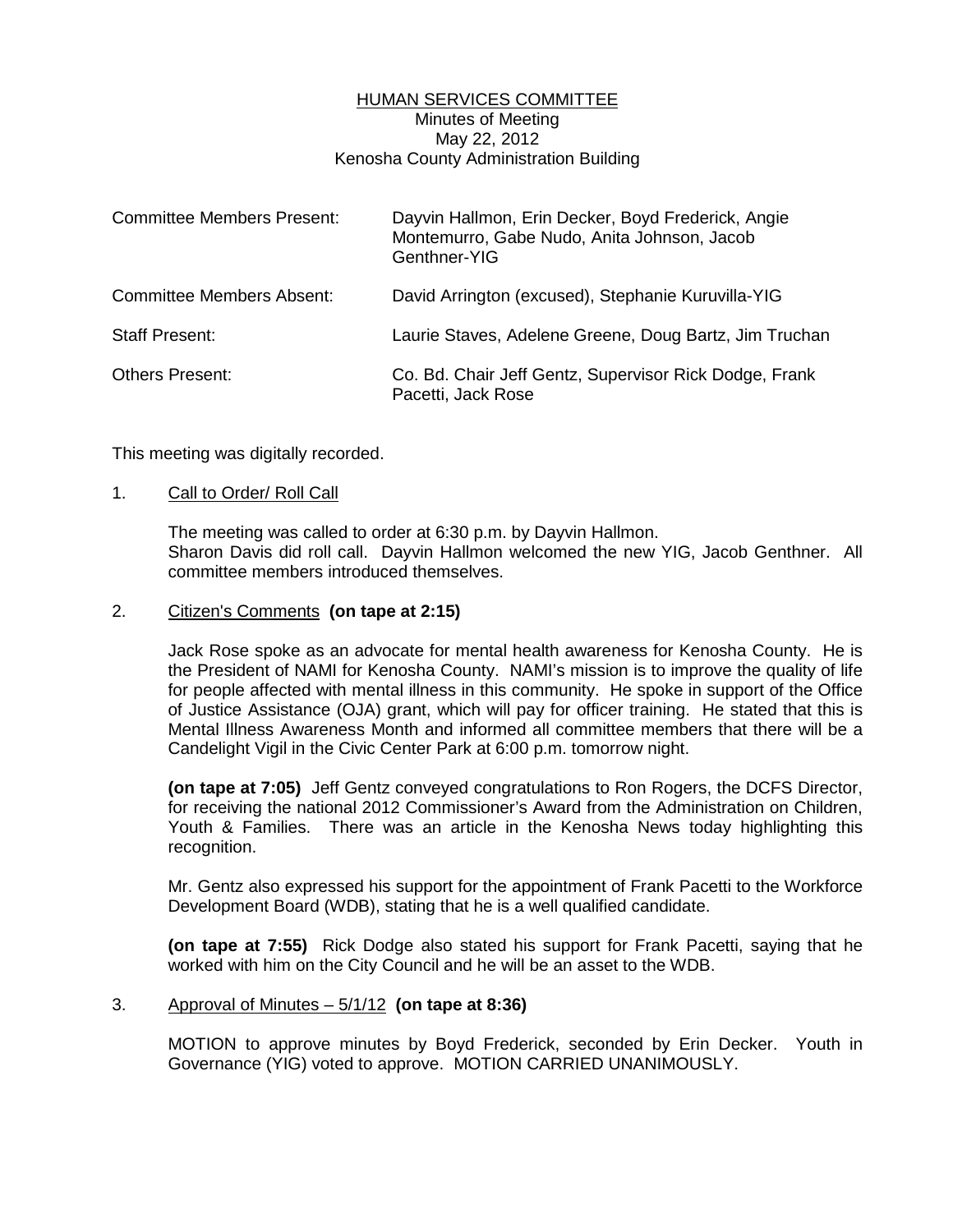### 4. Resolution to Approve the County Executive Appointment of Frank Pacetti to the Workforce Development Board **(on tape at 9:00)**

 Doug Bartz, Kenosha County's Job Center Manager, stated that the WIA Act of 1998 requires a certain membership for all workforce boards. We are required to have a member of City government. Mr. Pacetti, as the City Administrator, along with his 25 years as a private-sector employer, is a great match and fulfills this legislation. We are very excited to have him and his wealth of experience and knowledge as a member of the Kenosha Workforce Development Board.

 Boyd Frederick stated that he has known Frank Pacetti for a long time and will support his appointment.

 MOTION to approve by Erin Decker, seconded by Anita Johnson. YIG voted to approve. MOTION CARRIED, with Angie Montemurro abstaining.

#### 5. DADS: Resolution to Modify 2012 Budget to Add Office of Justice Assistance Award **(on tape at 12:00)**

 Jim Truchan explained that this grant allows us to pay for officers' training. He distributed a sample listing of the trainings. Most of this training is done by our staff to keep the costs down. A Crisis Intervention training was held at Gateway Technical College today, and 51 finished. Since 2007, they have trained 62 officers. Mr. Truchan invited this committee to attend the next 2-day Crisis Intervention training.

**(on tape at 28:45)** Dayvin Hallmon stated he would like this resolution also shared with the Judiciary and Law Committee. Mr. Truchan explained that he has shared this with the Criminal Justice Coordinating Committee, including Judge Wagner, Chief Morrissey, and Sheriff Beth.

 MOTION to approve by Erin Decker, seconded by Boyd Frederick. YIG voted to approve. MOTION CARRIED UNANIMOUSLY.

## 6. Employment Update **(on tape at 32:52)**

 Doug Bartz, Job Center Manager, and Adelene Greene, Div. of Workforce Development (DWD) Director, discussed the unemployment in the area and most common job listings. Health care jobs represent 24% of the listings in Kenosha. We are projecting a skills gap and are therefore initiating efforts to help with that, such as running boot camps at Gateway, targeting youth while still in school, and contacting manufacturers. We have requests in to the State for funding in these areas. Schools and KABA have been getting together for discussions with the youth.

 A Job Fair was held today with 51 employers and 350 people attending. The employers commented on the better quality of job seekers, and there was more time to talk with them. Overall, this Job Fair was a success. Mr. Bartz distributed a packet of information on the Job Fair.

 Mr. Bartz stated they recently conducted a voluntary survey of participants in the Job Center. The results are still being tallied.

The Job Fair survey results should be available in about 2 weeks.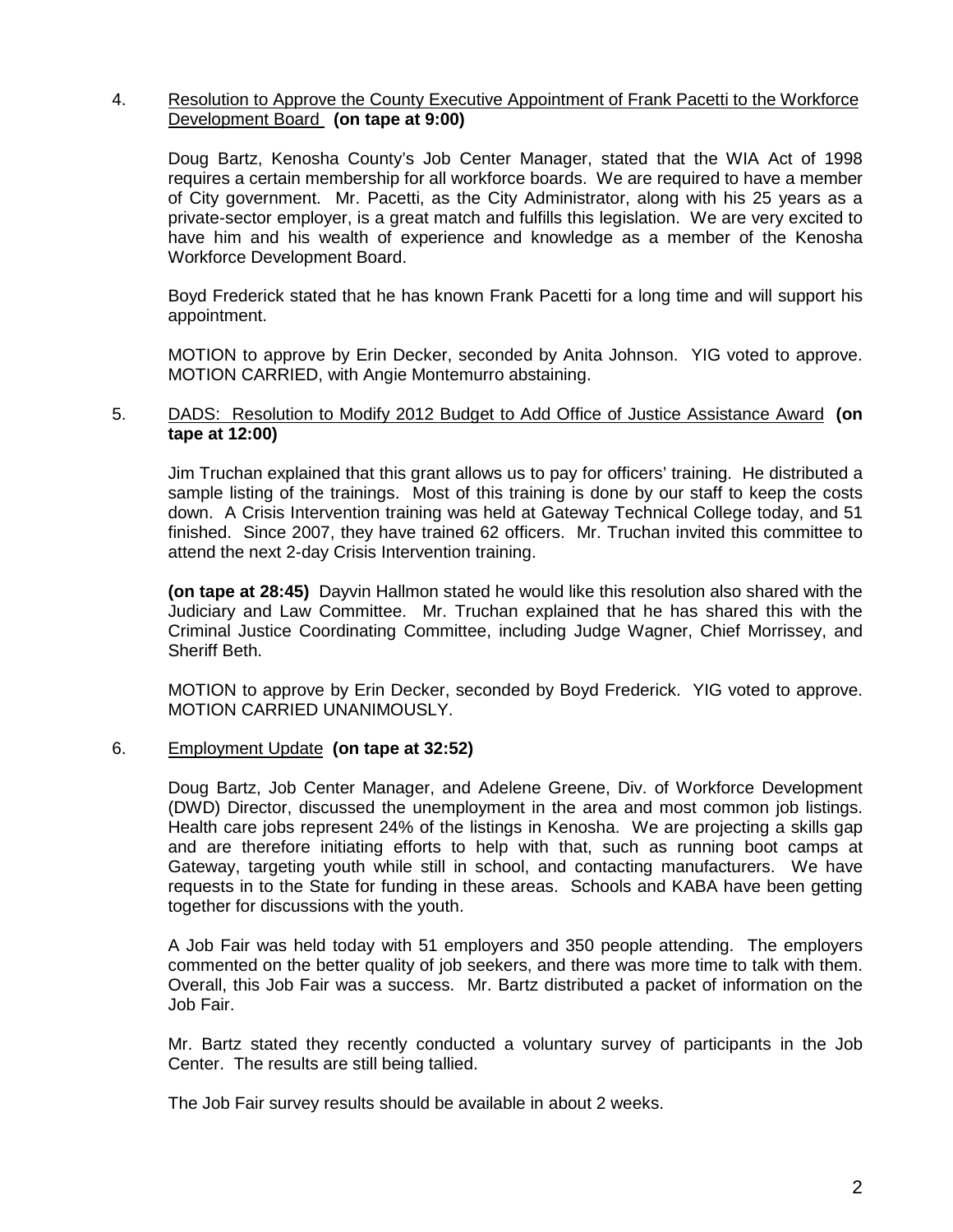Dayvin Hallmon looks forward to seeing these results brought back to this committee.

 We will be receiving less money next year for WIA, but because we are able to carry over unused funding, this will help us.

## 7. DHS 1st Quarter Budget Update **(on tape at 1:03:17)**

Laurie Staves reviewed the 1st quarter status report with the committee members.

**(on tape at 1:22:49)** Brookside's rehab therapy has increased in April and May. During these previous 2 weeks in May, they had 35-37 Medicare patients plus 15 MedB patients, for a total of 50 therapy patients. They had to move some therapy into the Southport Room.

**(on tape at 1:23:31)** Jeff Gentz would like a report back to this committee on Brookside's therapy numbers and future plans for caring for the increased number of therapy patients, because Brookside's machines are probably old and its space is limited. He asked that this committee be kept apprised of the future plans for Brookside.

**(on tape at 1:27:19)** Erin Decker asked about the wraparound funds for 2012 and 2013. Ms. Staves was happy to report that we 'did' receive the \$1.5 million for 2012 and she believes that we will also receive the \$1.5 million for 2013.

**(on tape at 1:27:59)** In response to Erin Decker's requested for a W-2 Consortium update, Adelene Greene and Laurie Staves stated that after discussions with our financial people and the County Executive, it was decided that there are too many risks with the RFP this year. It would mean entering into a contract with 5 other counties in SE Wisconsin. The proposing county would be responsible for the performance of all of the other counties and take all risks associated with that. Plus, there is also a capitated rate. No counties are submitting proposals that we are aware of. We have been contacted by 2 or 3 private agencies interested in utilizing our space. We have shared staffing and building costs with them. They are interested in operating out of the Job Center. Until the successful proposer is selected, we won't have any details. The impact on staff depends, but they 'are' interested in our staff. Maximus is a private agency that currently operates the W-2 Program in Milwaukee County. There are currently about 40 counties operating the W-2 Program and 25-30 private agencies.

8. Such Other Business as Authorized by Law - None

#### 9. Committee Members Comments **(on tape at 1:32:05)**

 Gabe Nudo requested that this committee be informed of press releases in advance. He saw that there was a press release today, to appear in tomorrow's paper, about a health grant.

**(on tape at 1:34:55)** Dayvin Hallmon stated that all committee members were included in e-mails about 2 town halls, one on the subject matter presented tonight. He knows of a regional labor economist who is available to do presentations. This might be something we would like to do as a committee. He asked that the members think about this and let him know their thoughts.